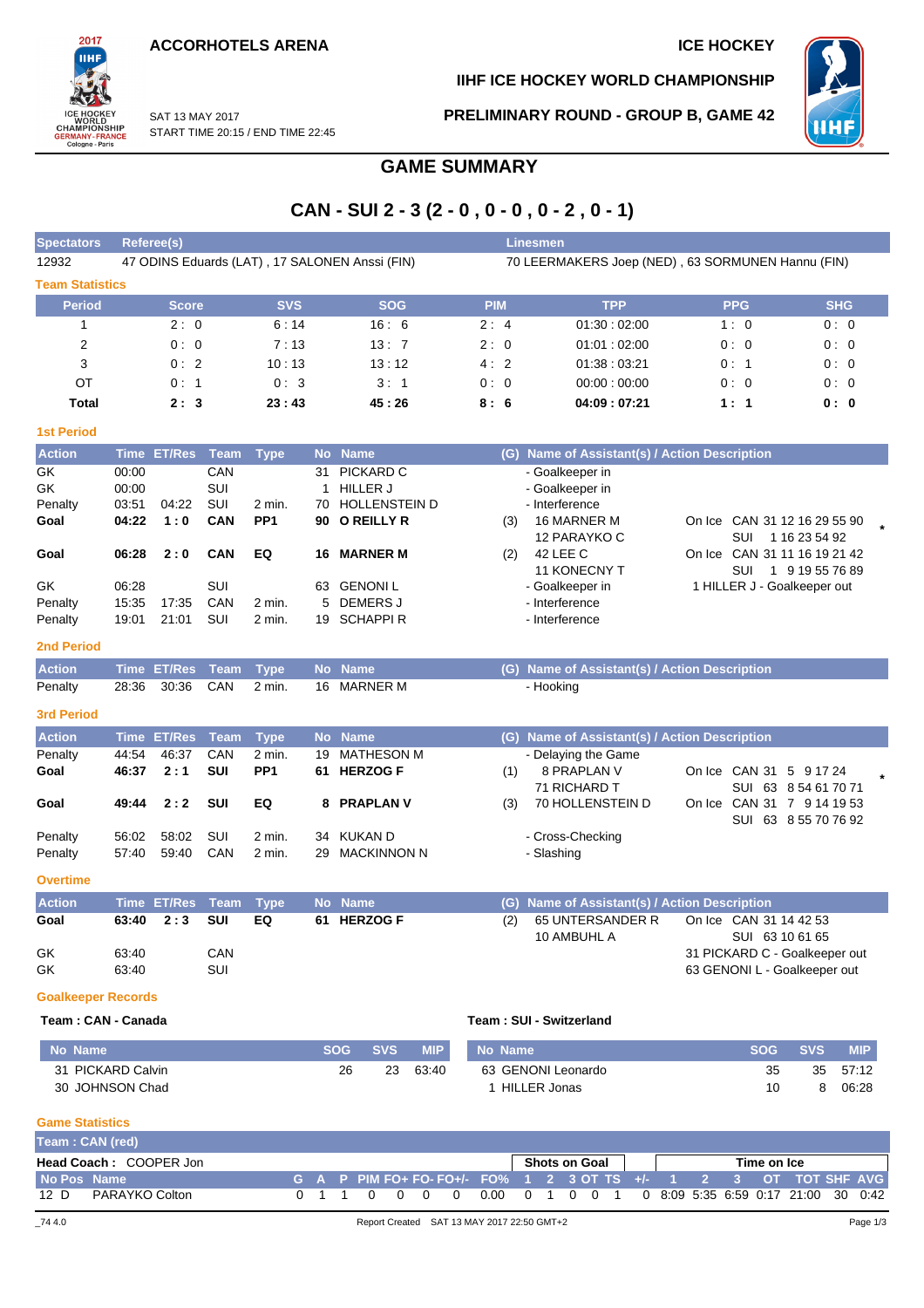#### **ACCORHOTELS ARENA ICE HOCKEY**



**IIHF ICE HOCKEY WORLD CHAMPIONSHIP**

**PRELIMINARY ROUND - GROUP B, GAME 42**



SAT 13 MAY 2017 START TIME 20:15 / END TIME 22:45

|             | Head Coach: COOPER Jon    |          |          |             |            |          |          |                      |            |              |                |          | <b>Shots on Goal</b> |          |       |      |                |                     | Time on Ice |                           |            |            |
|-------------|---------------------------|----------|----------|-------------|------------|----------|----------|----------------------|------------|--------------|----------------|----------|----------------------|----------|-------|------|----------------|---------------------|-------------|---------------------------|------------|------------|
| No Pos Name |                           | G        | А        | P           | <b>PIM</b> |          |          | <b>FO+ FO- FO+/-</b> | FO%        |              | $\overline{2}$ |          | $3$ OT TS            |          | $+/-$ |      | $\overline{2}$ | 3                   | <b>OT</b>   | <b>TOT</b>                | <b>SHF</b> | <b>AVG</b> |
| 29 F        | <b>MACKINNON Nate</b>     | 0        | $\Omega$ | $\Omega$    | 2          | 0        | $\Omega$ | 0                    | 0.00       | 2            | $\Omega$       |          | 1                    | 4        |       | 5:05 |                | 5:10 4:38           | 1:35        | 16:28                     | 20         | 0:49       |
| 44 D        | VLASIC Marc-Edouard +A    | 0        | 0        | $\Omega$    | 0          | 0        | 0        | 0                    | 0.00       | 1            | 0              |          | $\Omega$             | 2        |       |      |                |                     |             | 7:54 7:04 6:35 0:32 22:05 | 31         | 0:42       |
| 55 F        | <b>SCHEIFELE Mark</b>     | 0        | 0        | 0           | 0          | 0        |          | $-1$                 | 0.00       | 0            |                |          |                      | 3        |       |      |                |                     |             | 5:47 4:38 5:52 0:41 16:58 | 20         | 0:50       |
| 90 F        | O REILLY Ryan (BP)        |          | 0        |             | $\Omega$   | 8        | 9        | $-1$                 | 47.06      | 2            | 2              | 0        |                      | 5        |       |      |                |                     |             | 5:13 4:34 6:19 1:23 17:29 | 24         | 0:43       |
| 5 D         | <b>DEMERS Jason</b>       | 0        | 0        | 0           | 2          | 0        | 0        | 0                    | 0.00       | 0            |                |          | 0                    | 2        |       |      |                |                     |             | 4:32 6:53 7:03 0:42 19:10 | 27         | 0:42       |
| 17 F        | SIMMONDS Wayne            | 0        | 0        | $\mathbf 0$ | $\Omega$   | 0        | 0        | 0                    | 0.00       | 1            | 0              | 0        | 0                    | 1        |       |      |                |                     |             | 3:30 4:11 4:12 0:00 11:53 | 14         | 0:50       |
| 24 D        | de HAAN Calvin            | 0        | $\Omega$ | $\Omega$    | 0          | 0        | 0        | $\Omega$             | 0.00       |              |                |          | 0                    | 4        |       |      |                |                     |             | 5:18 7:28 7:27 0:00 20:13 | 27         | 0:44       |
| 28 F        | GIROUX Claude +C          | 0        | 0        | 0           | $\Omega$   | 6        | 5        | 1                    | 54.55      | 3            |                |          | 0                    | 5        |       |      |                |                     |             | 4:35 5:02 4:19 1:23 15:19 | 21         | 0:43       |
| 71 F        | <b>KILLORN Alex</b>       | 0        | 0        | 0           | 0          | 0        | 0        | 0                    | 0.00       | 0            |                |          | 0                    | 2        | ∩.    |      |                |                     |             | 4:32 4:42 4:02 0:00 13:16 | 15         | 0:53       |
| 9 F         | DUCHENE Matt +A           | 0        | 0        | 0           | 0          | 1        | 0        |                      | 1 100.00   |              |                | 0        | 0                    | 2        |       |      |                |                     |             | 4:30 3:24 4:09 0:00 12:03 | 13         | 0:55       |
| 14 F        | <b>COUTURIER Sean</b>     | 0        | 0        | 0           | 0          | 6        | 6        | 0                    | 50.00      | 0            | 0              | 0        | 0                    | 0        | -2    |      |                |                     |             | 4:58 5:31 4:44 0:00 15:13 | 16         | 0:57       |
| 19 D        | <b>MATHESON Mike</b>      | 0        | 0        | $\Omega$    | 2          | 0        | 0        | 0                    | 0.00       | 0            | 0              | $\Omega$ | $\Omega$             | $\Omega$ |       |      |                |                     |             | 3:47 4:23 2:00 1:06 11:16 | 17         | 0:39       |
| 42 D        | <b>LEE Chris</b>          | 0        |          |             | 0          | 0        | 0        | $\Omega$             | 0.00       | 3            |                | 2        | 0                    | 6        |       |      |                |                     |             | 4:57 4:59 5:17 0:31 15:44 | 23         | 0:41       |
| 53 F        | <b>SKINNER Jeff</b>       | $\Omega$ | $\Omega$ | $\Omega$    | $\Omega$   | 1        | 0        |                      | 1 100.00   |              | 0              | $\Omega$ | 0                    |          | -2    |      |                |                     |             | 4:12 5:02 2:58 0:00 12:12 | 14         | 0:52       |
| 7 D         | <b>MORRISSEY Josh</b>     | 0        | 0        | 0           | 0          | 0        | 0        | 0                    | 0.00       | 0            | 0              | $\Omega$ | 0                    | $\Omega$ | -1    |      |                | 3:16 1:54 2:21 0:00 |             | 7:31                      | 12         | 0:37       |
| 10 F        | <b>SCHENN Brayden</b>     | 0        | 0        | $\mathbf 0$ | 0          | 0        | 2        | $-2$                 | 0.00       | 0            | 0              |          | 0                    |          | 0     |      |                | 2:44 3:21 2:40 0:00 |             | 8:45                      | 11         | 0:47       |
| 11 F        | <b>KONECNY Travis</b>     | 0        |          | 1           | 0          | $\Omega$ | 2        | $-2$                 | 0.00       | 0            |                |          | 0                    | 3        | $+1$  |      |                | 4:14 4:26 3:54 0:00 |             | 12:34                     | 15         | 0:50       |
| 16 F        | <b>MARNER Mitch</b>       |          |          | 2           | 2          |          |          | $\Omega$             | 50.00      |              | 0              | $\Omega$ | 0                    |          | $+1$  |      |                |                     |             | 5:39 3:53 5:29 0:53 15:54 | 21         | 0:45       |
| 21 F        | POINT Brayden             | 0        | $\Omega$ | $\Omega$    | $\Omega$   | 1        | 7        | -6                   | 12.50      | <sup>0</sup> | 2              | $\Omega$ | $\Omega$             | 2        | $+1$  |      |                |                     |             | 4:27 4:40 4:27 0:17 13:51 | 20         | 0:41       |
| 30 GK       | <b>JOHNSON Chad</b>       | 0        | 0        | 0           | 0          |          |          |                      |            | 0            | 0              | 0        | 0                    | 0        |       |      |                |                     |             |                           |            |            |
| 31 GK       | <b>PICKARD Calvin</b>     | 0        | 0        | 0           | 0          |          |          |                      |            | 0            | $\Omega$       | $\Omega$ | $\Omega$             | $\Omega$ |       |      |                |                     |             |                           |            |            |
| Total       |                           | 2        | 4        | 6           | 8          | 24       | 33       |                      | $-9$ 42.11 | 16           | 13             | 13       | 3                    | 45       |       |      |                |                     |             |                           |            |            |
|             | $Taam \cdot$ SIII (white) |          |          |             |            |          |          |                      |            |              |                |          |                      |          |       |      |                |                     |             |                           |            |            |

| $1$ van $1$ vvi (williv) |                                    |    |          |   |          |          |                |                     |         |          |                |          |                      |                |       |             |                     |           |                           |            |            |
|--------------------------|------------------------------------|----|----------|---|----------|----------|----------------|---------------------|---------|----------|----------------|----------|----------------------|----------------|-------|-------------|---------------------|-----------|---------------------------|------------|------------|
|                          | <b>Head Coach: FISCHER Patrick</b> |    |          |   |          |          |                |                     |         |          |                |          | <b>Shots on Goal</b> |                |       | Time on Ice |                     |           |                           |            |            |
| <b>No Pos</b>            | <b>Name</b>                        | G. |          | P |          |          |                | $PIM FO+ FO- FO+/-$ | FO%     |          | $\overline{2}$ |          | 3 OT TS              |                | $+/-$ | 12          | 3                   | <b>OT</b> | <b>TOT</b>                | <b>SHF</b> | <b>AVG</b> |
| 9 F                      | <b>RUFENACHT Thomas</b>            | 0  | $\Omega$ | 0 | 0        | 0        | $\overline{2}$ | -2                  | 0.00    | 1        | $\Omega$       | 1        | $\Omega$             | 2              | -1    | 4:34 5:27   | 6:12                | 1:00      | 17:13                     | 26         | 0:39       |
| 16 D                     | DIAZ Raphael +C                    | 0  | 0        | 0 | 0        |          | 0              |                     | 100.00  | 0        | $\Omega$       |          | 0                    |                | 0     | $4:15$ 6:30 | 7:46                |           | 1:34 20:05                | 36         | 0:33       |
| 19 F                     | <b>SCHAPPI Reto</b>                | 0  | 0        | 0 | 2        | 4        | 3              |                     | 57.14   | 0        | 0              | $\Omega$ | $\Omega$             | 0              | -1    |             |                     |           | 3:50 5:27 5:36 0:00 14:53 | 25         | 0:35       |
| 54 D                     | <b>FURRER Philippe</b>             | 0  | 0        | 0 | 0        | 0        | 0              | 0                   | 0.00    | 0        | 0              | 0        | 0                    | 0              | 0     |             | 7:49 5:37 9:04 0:00 |           | 22:30                     | 36         | 0:37       |
| 89 F                     | <b>ALMOND Cody</b>                 | 0  | 0        | 0 | 0        | 6        | $\overline{2}$ | 4                   | 75.00   | 0        | $\Omega$       | 0        | 0                    | 0              | -1    |             |                     |           | 3:05 6:58 7:05 0:54 18:02 | 27         | 0:40       |
| 8 F                      | <b>PRAPLAN Vincent</b>             | 1  | 1        | 2 | 0        | 0        | 0              | 0                   | 0.00    | 0        | 0              | 3        | 0                    | 3              | $+1$  |             |                     |           | 4:16 3:39 5:56 0:50 14:41 | 25         | 0:35       |
| 34 D                     | <b>KUKAN Dean</b>                  | 0  | $\Omega$ | 0 | 2        | 0        | 0              | 0                   | 0.00    | 0        | $\Omega$       | 0        | $\Omega$             | $\Omega$       | 0     |             |                     |           | 3:34 4:30 3:34 0:00 11:38 | 21         | 0:33       |
| 65 D                     | <b>UNTERSANDER Ramon</b>           | 0  |          | 1 | 0        | 0        | 0              | $\Omega$            | 0.00    |          |                |          | 0                    | 3              | $+1$  |             |                     |           | 7:44 8:52 5:43 0:38 22:57 | 36         | 0:38       |
| 70 F                     | HOLLENSTEIN Denis +A               | 0  |          |   | 2        | 0        | 0              | $\Omega$            | 0.00    | 0        |                |          | $\Omega$             | 4              | $+1$  |             |                     |           | 4:09 4:29 6:43 1:17 16:38 | 26         | 0:38       |
| 92 F                     | <b>HAAS Gaetan</b>                 | 0  | 0        | 0 | $\Omega$ | 8        | 3              | 5                   | 72.73   | 0        | $\Omega$       | $\Omega$ | $\Omega$             | $\Omega$       | $+1$  |             |                     |           | 4:38 3:59 5:06 1:20 15:03 | 25         | 0:36       |
| 10 F                     | AMBUHL Andres +A                   | 0  |          | 1 | 0        | 8        | 6              | 2                   | 57.14   | 0        | 0              | 2        | 0                    | 2              | $+1$  |             |                     |           | 5:27 6:29 6:38 0:37 19:11 | 31         | 0:37       |
| 44 F                     | <b>SUTER Pius</b>                  | 0  | 0        | 0 | 0        | 0        | 0              | $\Omega$            | 0.00    | 0        | 1              | 1        | $\Omega$             | $\overline{2}$ | 0     |             | 4:02 3:01 1:56 0:00 |           | 8:59                      | 14         | 0:38       |
| 55 D                     | <b>LOEFFEL Romain</b>              | 0  | 0        | 0 | $\Omega$ | 0        | 0              | 0                   | 0.00    | 0        | 1              | 0        | 0                    |                | 0     |             | 5:20 4:43 4:00 0:00 |           | 14:03                     | 23         | 0:36       |
| 76 D                     | <b>GENAZZI Joel</b>                | 0  | 0        | 0 | 0        | 0        | 0              | 0                   | 0.00    |          | 0              | 0        | 0                    |                | 0     |             |                     |           | 8:47 5:14 5:48 0:53 20:42 | 30         | 0:41       |
| 96 F                     | <b>BRUNNER Damien</b>              | 0  | 0        | 0 | $\Omega$ | $\Omega$ | 0              | 0                   | 0.00    |          | 0              | 0        | 0                    |                | 0     |             |                     |           | 5:21 4:40 2:39 0:00 12:40 | 19         | 0:40       |
| 23 F                     | <b>BODENMANN Simon</b>             | 0  | 0        | 0 | 0        | 2        |                |                     | 66.67   |          | 0              | 0        | 0                    |                | 0     |             | 7:00 5:50 3:11 0:00 |           | 16:01                     | 20         | 0:48       |
| 24 F                     | <b>SURI Reto</b>                   | 0  | 0        | 0 | 0        | 0        | 0              | 0                   | 0.00    | 0        | 0              | 0        | 0                    | 0              | 0     |             | 0:57 1:21 1:21 0:00 |           | 3:39                      | 6          | 0:36       |
| 53 D                     | <b>MARTI Christian</b>             | 0  | 0        | 0 | $\Omega$ | 0        | 0              | $\Omega$            | 0.00    | 1        | 0              | 0        | 0                    |                | 0     |             | 3:13 2:19 1:25 0:00 |           | 6:57                      | 13         | 0:32       |
| 61 F                     | <b>HERZOG Fabrice</b>              | 2  | 0        | 2 | 0        |          | 0              |                     | 100.00  | 0        | 2              |          |                      | 4              | $+1$  |             | 5:03 4:06 4:16 0:04 |           | 13:29                     | 20         | 0:40       |
| 71 F                     | <b>RICHARD Tanner</b>              | 0  | 1        | 1 | $\Omega$ | 3        | 7              | -4                  | 30.00   | $\Omega$ | $\Omega$       | $\Omega$ | $\Omega$             | $\Omega$       | 0     |             | 5:26 3:46 5:59 0:00 |           | 15:11                     | 21         | 0.43       |
| 1 GK                     | <b>HILLER Jonas</b>                | 0  | 0        | 0 | 0        |          |                |                     |         | 0        | $\Omega$       | 0        | 0                    | 0              |       |             |                     |           |                           |            |            |
| 63 GK                    | GENONI Leonardo (BP)               | 0  | 0        | 0 | 0        |          |                |                     |         | 0        | $\Omega$       | $\Omega$ | 0                    | $\Omega$       |       |             |                     |           |                           |            |            |
| <b>Total</b>             |                                    | 3  | 5        | 8 | 6        | 33       | 24             |                     | 9 57.89 | 6        | 7              | 12       | $\mathbf{1}$         | 26             |       |             |                     |           |                           |            |            |